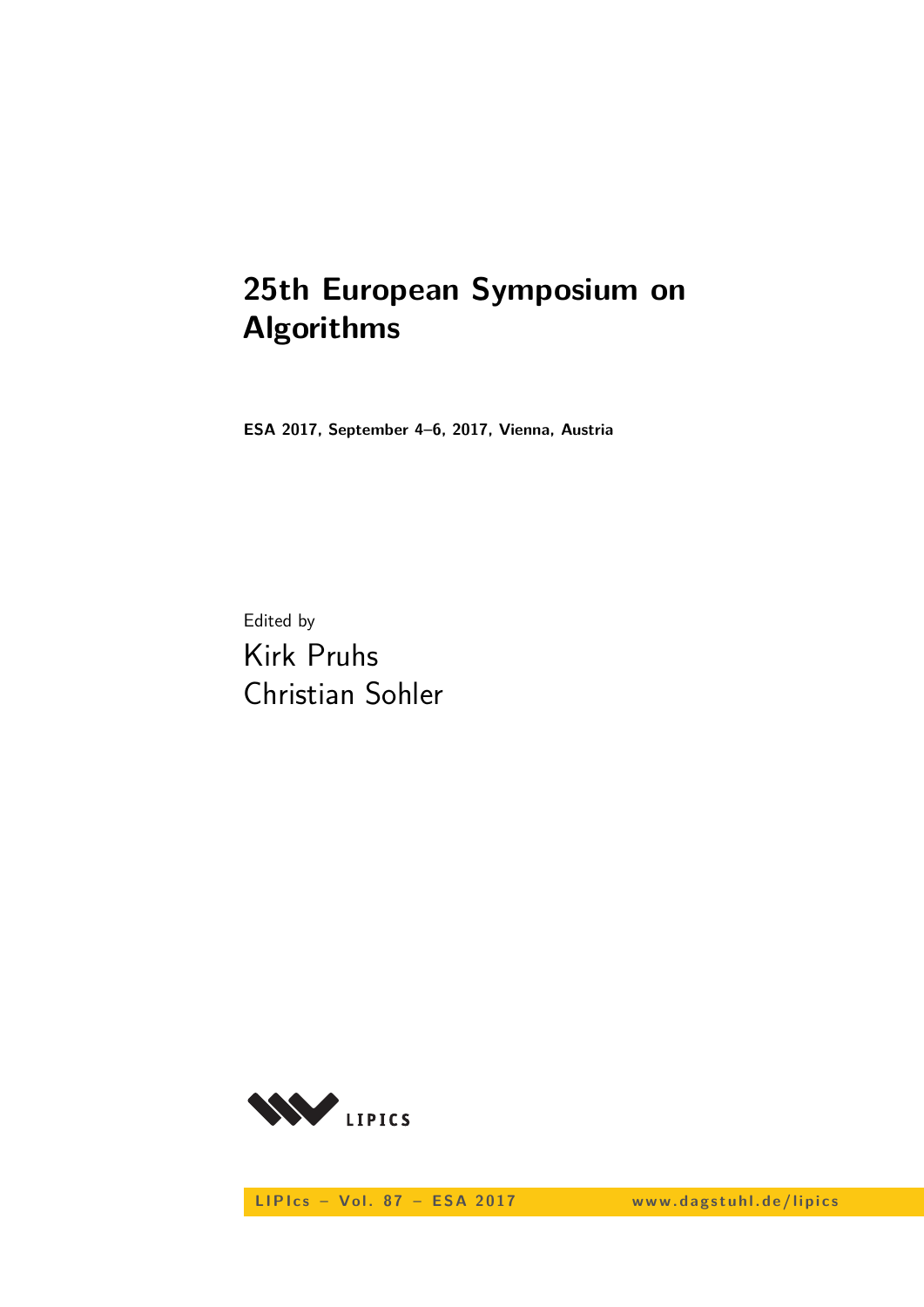#### **Editors**

| Kirk Pruhs                     | Christian Sohler                         |
|--------------------------------|------------------------------------------|
| Department of Computer Science | Department of Computer Science           |
| University of Pittsburgh, USA  | Technische Universität Dortmund, Germany |
| krp2@pitt.edu                  | christian.sohler@tu-dortmund.de          |

#### ACM Classification 1998

E.1 Data Structures, F.2.2 Nonnumerical Algorithms and Problems, G.1.6 Optimization, G.2 Discrete Mathematics, G.4 Mathematical Software, I.1.2 Algorithms, I.2.8 Problem Solving, Control Methods, and Search, I.3.5 Computational Geometry and Object Modeling

#### **[ISBN 978-3-95977-049-1](http://www.dagstuhl.de/dagpub/978-3-95977-049-1)**

Published online and open access by

Schloss Dagstuhl – Leibniz-Zentrum für Informatik GmbH, Dagstuhl Publishing, Saarbrücken/Wadern, Germany. Online available at [http://www.dagstuhl.de/dagpub/978-3-95977-049-1.](http://www.dagstuhl.de/dagpub/978-3-95977-049-1)

Publication date September, 2017

Bibliographic information published by the Deutsche Nationalbibliothek The Deutsche Nationalbibliothek lists this publication in the Deutsche Nationalbibliografie; detailed bibliographic data are available in the Internet at [http://dnb.d-nb.de.](http://dnb.d-nb.de)

#### License

 $\odot$ 

This work is licensed under a Creative Commons Attribution 3.0 Unported license (CC-BY 3.0): http://creativecommons.org/licenses/by/3.0/legalcode.

In brief, this license authorizes each and everybody to share (to copy, distribute and transmit) the work under the following conditions, without impairing or restricting the authors' moral rights: Attribution: The work must be attributed to its authors.

The copyright is retained by the corresponding authors.

Digital Object Identifier: [10.4230/LIPIcs.ESA.2017.0](http://dx.doi.org/10.4230/LIPIcs.ESA.2017.0)

**[ISBN 978-3-95977-049-1](http://www.dagstuhl.de/dagpub/978-3-95977-049-1) [ISSN 1868-8969](http://drops.dagstuhl.de/lipics)<http://www.dagstuhl.de/lipics>**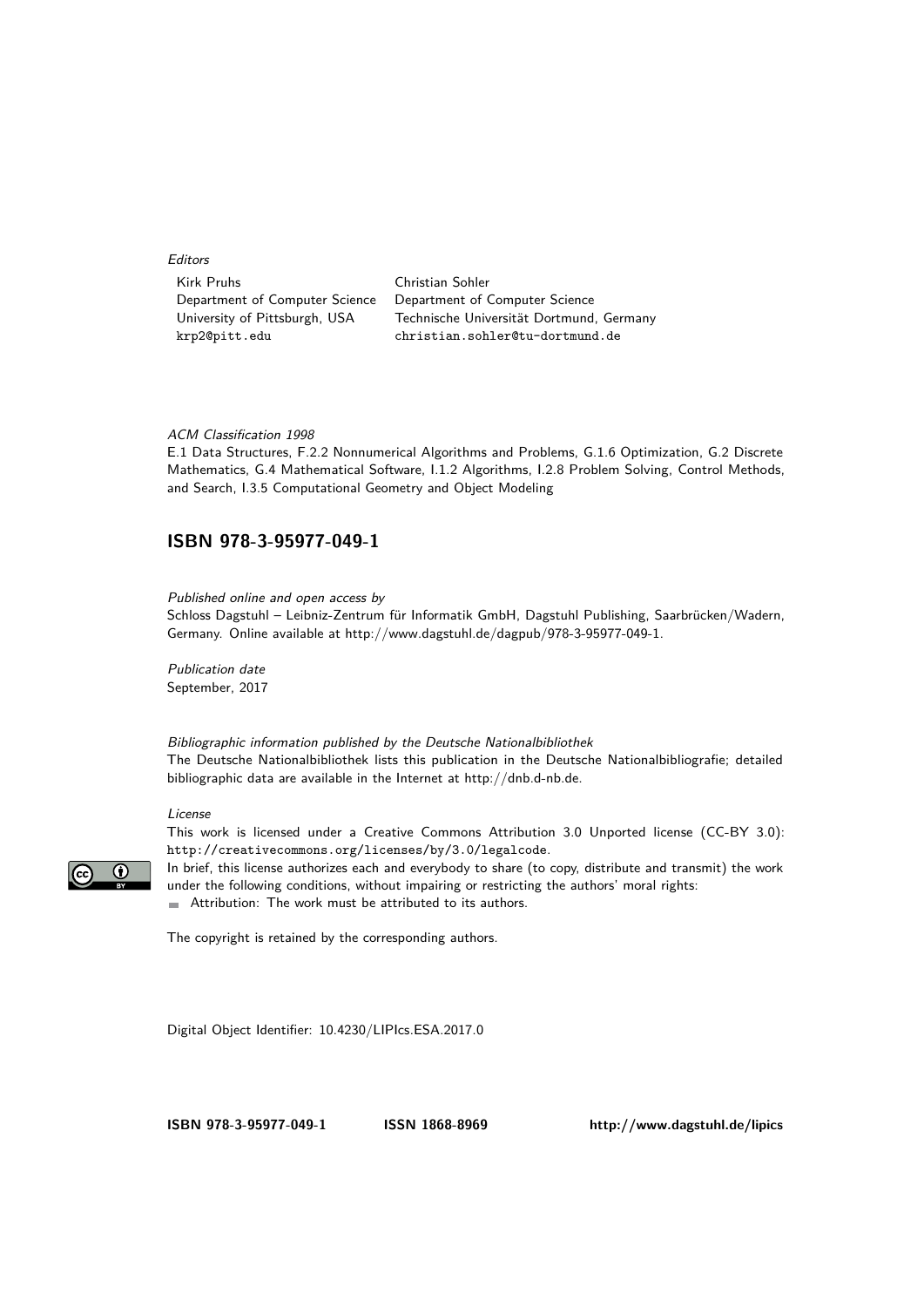#### LIPIcs – Leibniz International Proceedings in Informatics

LIPIcs is a series of high-quality conference proceedings across all fields in informatics. LIPIcs volumes are published according to the principle of Open Access, i.e., they are available online and free of charge.

#### Editorial Board

- **Luca Aceto** (Reykjavik University)
- Susanne Albers (TU München)  $\equiv$
- Chris Hankin (Imperial College London)  $\blacksquare$
- Deepak Kapur (University of New Mexico)  $\equiv$
- Michael Mitzenmacher (Harvard University)  $\sim$
- Madhavan Mukund (Chennai Mathematical Institute)  $\blacksquare$
- Anca Muscholl (University Bordeaux)  $\blacksquare$
- Catuscia Palamidessi (INRIA)  $\overline{\phantom{a}}$
- Raimund Seidel (Saarland University and Schloss Dagstuhl Leibniz-Zentrum für Informatik)  $\blacksquare$
- Thomas Schwentick (TU Dortmund)  $\overline{a}$
- Reinhard Wilhelm (Saarland University)  $\bar{a}$

#### **[ISSN 1868-8969](http://www.dagstuhl.de/dagpub/1868-8969)**

### **<http://www.dagstuhl.de/lipics>**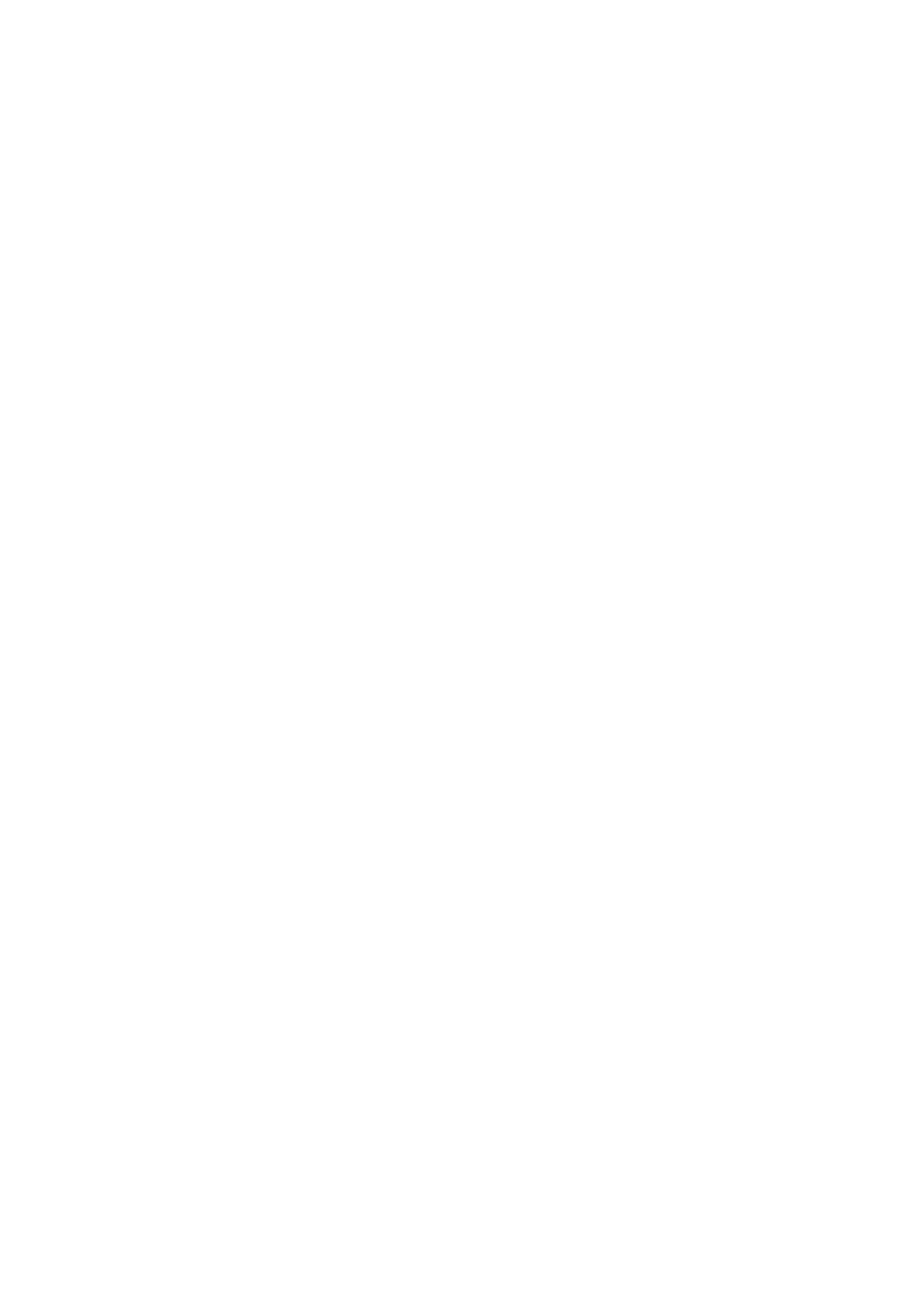### **Contents**

| Preface                                                                                                                                                                                                                                            | 0:xi         |
|----------------------------------------------------------------------------------------------------------------------------------------------------------------------------------------------------------------------------------------------------|--------------|
| <b>Invited Papers</b>                                                                                                                                                                                                                              |              |
| Sketching for Geometric Problems                                                                                                                                                                                                                   | $1:1-1:5$    |
| <b>Regular Papers</b>                                                                                                                                                                                                                              |              |
| Permuting and Batched Geometric Lower Bounds in the I/O Model<br>$Peyman$ Afshani and Ingo van Duijn $\ldots \ldots \ldots \ldots \ldots \ldots \ldots \ldots \ldots \ldots \ldots$                                                                | $2:1-2:13$   |
| Independent Range Sampling, Revisited                                                                                                                                                                                                              | $3:1-3:14$   |
| Approximate Nearest Neighbor Search Amid Higher-Dimensional Flats<br>Pankaj K. Agarwal, Natan Rubin, and Micha Sharir                                                                                                                              | $4:1-4:13$   |
| Output Sensitive Algorithms for Approximate Incidences and Their Applications                                                                                                                                                                      | $5:1-5:13$   |
| Randomized Contractions for Multiobjective Minimum Cuts<br>Hassene Aissi, Ali Ridha Mahjoub, and R. Ravi                                                                                                                                           | $6:1-6:13$   |
| Tight Bounds for Online Coloring of Basic Graph Classes                                                                                                                                                                                            | $7:1 - 7:14$ |
| Combinatorics of Local Search: An Optimal 4-Local Hall's Theorem for Planar<br>Graphs                                                                                                                                                              |              |
| Daniel Antunes, Claire Mathieu, and Nabil H. Mustafa<br>In-Place Parallel Super Scalar Samplesort $(IPS4o)$                                                                                                                                        | $8:1 - 8:13$ |
| Michael Axtmann, Sascha Witt, Daniel Ferizovic, and Peter Sanders                                                                                                                                                                                  | $9:1 - 9:14$ |
| Online Bin Packing with Cardinality Constraints Resolved<br>János Balogh, József Békési, György Dósa, Leah Epstein, and Asaf Levin  10:1–10:14                                                                                                     |              |
| Modeling and Engineering Constrained Shortest Path Algorithms for Battery<br>Electric Vehicles<br>Moritz Baum, Julian Dibbelt, Dorothea Wagner, and Tobias Zündorf  11:1–11:16                                                                     |              |
| A Quasi-Polynomial-Time Approximation Scheme for Vehicle Routing on Planar<br>and Bounded-Genus Graphs                                                                                                                                             |              |
|                                                                                                                                                                                                                                                    |              |
| The Directed Disjoint Shortest Paths Problem<br>Kristóf Bérczi and Yusuke Kobayashi $\ldots \ldots \ldots \ldots \ldots \ldots \ldots \ldots \ldots \ldots \ldots \ldots \ldots \qquad 13:1-13:13$                                                 |              |
| Triangle Packing in (Sparse) Tournaments: Approximation and Kernelization                                                                                                                                                                          |              |
| 25th Annual European Symposium on Algorithms (ESA 2017).<br>Editors: Kirk Pruhs and Christian Sohler<br>Leibniz International Proceedings in Informatics<br>LIPICS Schloss Dagstuhl - Leibniz-Zentrum für Informatik, Dagstuhl Publishing, Germany |              |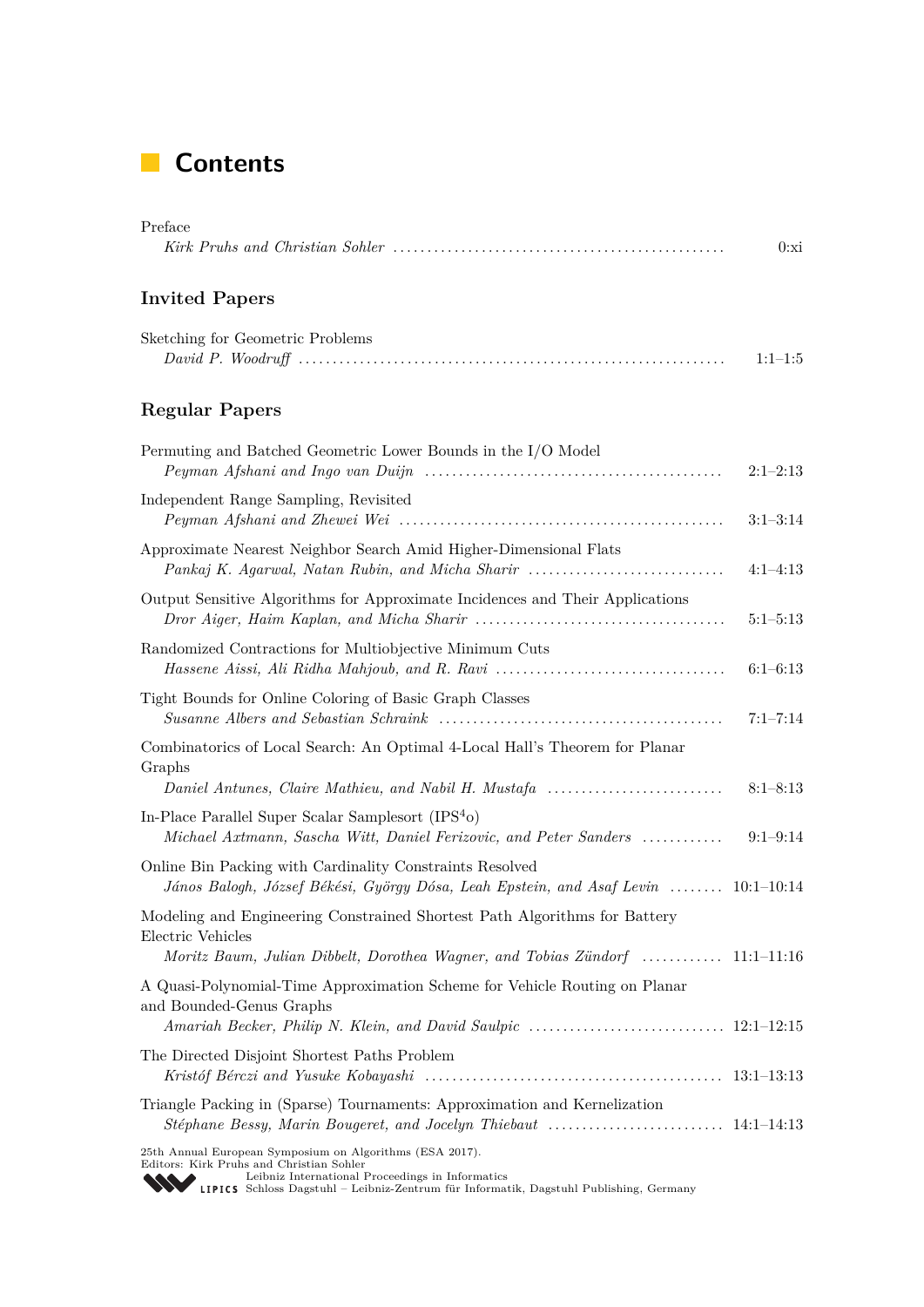| Improved Algorithm for Dynamic b-Matching                                                                                                                        |  |
|------------------------------------------------------------------------------------------------------------------------------------------------------------------|--|
| Fast Dynamic Arrays<br>Philip Bille, Anders Roy Christiansen, Mikko Berggren Ettienne,                                                                           |  |
| On the Impact of Singleton Strategies in Congestion Games                                                                                                        |  |
| Tight Lower Bounds for the Complexity of Multicoloring<br>Marthe Bonamy, Łukasz Kowalik, Michał Pilipczuk, Arkadiusz Socała,                                     |  |
| Exploring the Tractability of the Capped Hose Model                                                                                                              |  |
| Sampling Geometric Inhomogeneous Random Graphs in Linear Time                                                                                                    |  |
| Cache Oblivious Algorithms for Computing the Triplet Distance Between Trees                                                                                      |  |
| Online Algorithms for Maximum Cardinality Matching with Edge Arrivals                                                                                            |  |
| Computing Optimal Homotopies over a Spiked Plane with Polygonal Boundary<br>Benjamin Burton, Erin Chambers, Marc van Kreveld, Wouter Meulemans,                  |  |
| Online Submodular Maximization Problem with Vector Packing Constraint<br>T.-H. Hubert Chan, Shaofeng H.-C. Jiang, Zhihao Gavin Tang, and Xiaowei Wu. 24:1-24:14  |  |
| Faster Approximate Diameter and Distance Oracles in Planar Graphs                                                                                                |  |
| Stability and Recovery for Independence Systems<br>Vaggos Chatziafratis, Tim Roughgarden, and Jan Vondrak $\ldots \ldots \ldots \ldots \ldots \ldots$ 26:1–26:15 |  |
| On the Complexity of Bounded Context Switching<br>Peter Chini, Jonathan Kolberg, Andreas Krebs, Roland Meyer,                                                    |  |
| Improved Approximate Rips Filtrations with Shifted Integer Lattices                                                                                              |  |
| The Sparse Awakens: Streaming Algorithms for Matching Size Estimation in<br>Sparse Graphs<br>Graham Cormode, Hossein Jowhari, Morteza Monemizadeh,               |  |
| Improving TSP Tours Using Dynamic Programming over Tree Decompositions                                                                                           |  |
| On Minimizing the Makespan When Some Jobs Cannot Be Assigned on the Same<br>Machine                                                                              |  |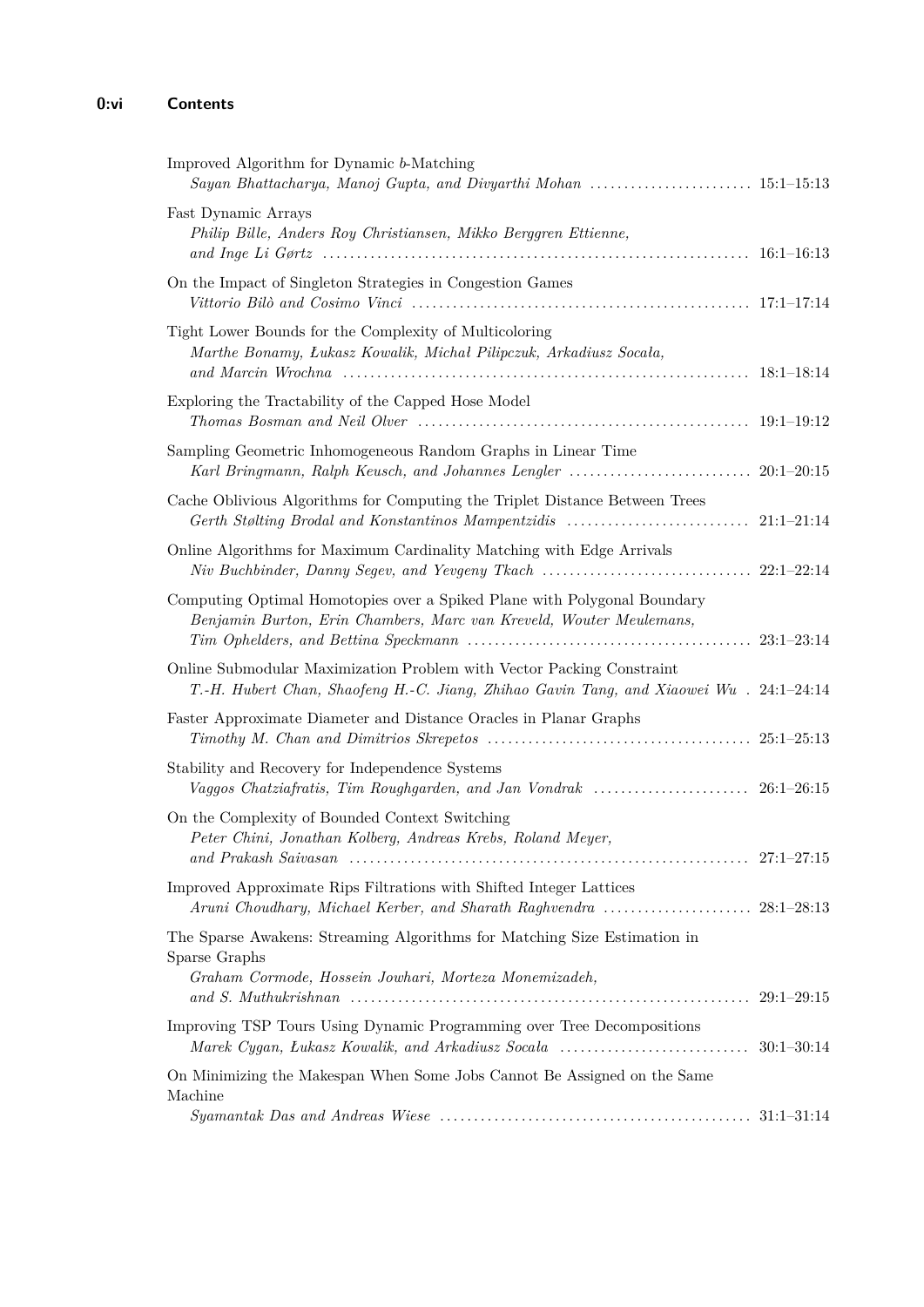#### **Contents 0:vii**

| Optimal Stopping Rules for Sequential Hypothesis Testing                                                                                             |                |
|------------------------------------------------------------------------------------------------------------------------------------------------------|----------------|
| The Online House Numbering Problem: Min-Max Online List Labeling<br>William E. Devanny, Jeremy T. Fineman, Michael T. Goodrich,                      |                |
| <b>Temporal Clustering</b>                                                                                                                           |                |
| Pricing Social Goods                                                                                                                                 |                |
| Half-Integral Linkages in Highly Connected Directed Graphs                                                                                           |                |
| Bounds on the Satisfiability Threshold for Power Law Distributed Random SAT<br>Tobias Friedrich, Anton Krohmer, Ralf Rothenberger, Thomas Sauerwald, |                |
| An Encoding for Order-Preserving Matching                                                                                                            |                |
| Distance-Preserving Subgraphs of Interval Graphs                                                                                                     | $39:1 - 39:13$ |
| Dispersion on Trees<br>Paweł Gawrychowski, Nadav Krasnopolsky, Shay Mozes, and Oren Weimann  40:1–40:13                                              |                |
| Real-Time Streaming Multi-Pattern Search for Constant Alphabet                                                                                       |                |
| Improved Bounds for 3SUM, k-SUM, and Linear Degeneracy                                                                                               |                |
| Profit Sharing and Efficiency in Utility Games<br>Sreenivas Gollapudi, Kostas Kollias, Debmalya Panigrahi, and Venetia Pliatsika . 43:1–43:14        |                |
| Improved Guarantees for Vertex Sparsification in Planar Graphs                                                                                       |                |
| The Power of Vertex Sparsifiers in Dynamic Graph Algorithms                                                                                          |                |
| Single-Sink Fractionally Subadditive Network Design<br>Guru Guruganesh, Jennifer Iglesias, R. Ravi, and Laura Sanità  46:1–46:14                     |                |
| Path-Contractions, Edge Deletions and Connectivity Preservation<br>Gregory Gutin, M.S. Ramanujan, Felix Reidl, and Magnus Wahlström  47:1–47:13      |                |
| Dynamic Clustering to Minimize the Sum of Radii                                                                                                      |                |
| Shortest Paths in the Plane with Obstacle Violations                                                                                                 |                |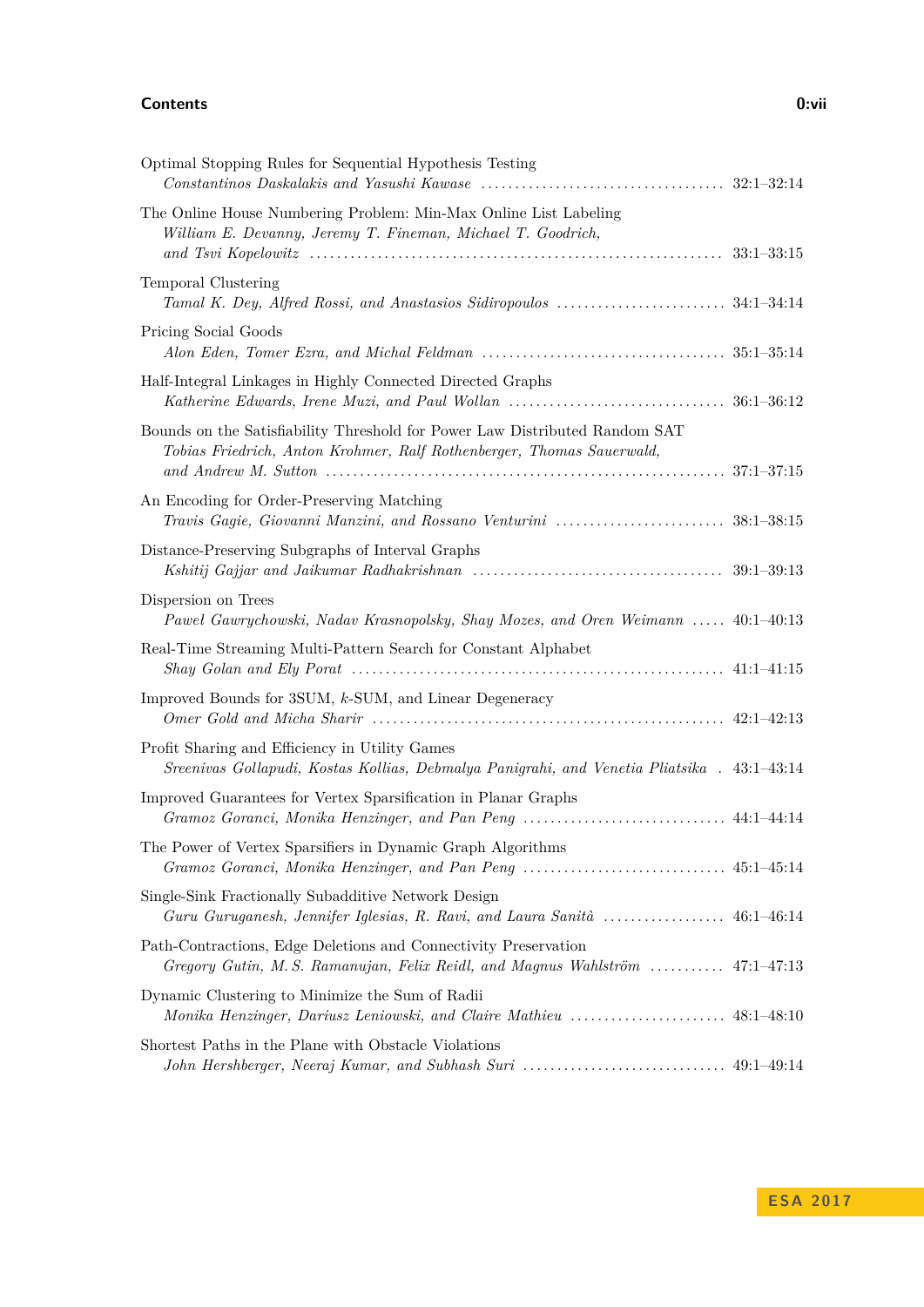| Contracting a Planar Graph Efficiently<br>Jacob Holm, Giuseppe F. Italiano, Adam Karczmarz, Jakub Łącki, Eva Rotenberg, |  |
|-------------------------------------------------------------------------------------------------------------------------|--|
| Minimizing Maximum Flow Time on Related Machines via Dynamic Posted Pricing                                             |  |
| Finding Axis-Parallel Rectangles of Fixed Perimeter or Area Containing the<br>Largest Number of Points                  |  |
| LZ-End Parsing in Linear Time                                                                                           |  |
| Combinatorial $n$ -fold Integer Programming and Applications                                                            |  |
| Local Search Algorithms for the Maximum Carpool Matching Problem                                                        |  |
| Computing Maximum Agreement Forests without Cluster Partitioning is Folly                                               |  |
| A Linear-Time Parameterized Algorithm for Node Unique Label Cover                                                       |  |
| Dynamic Space Efficient Hashing                                                                                         |  |
| Subexponential Parameterized Algorithms for Graphs of Polynomial Growth                                                 |  |
| Benchmark Graphs for Practical Graph Isomorphism                                                                        |  |
| On the Tree Augmentation Problem                                                                                        |  |
| Prize-Collecting TSP with a Budget Constraint<br>Alice Paul, Daniel Freund, Aaron Ferber, David B. Shmoys,              |  |
| Counting Restricted Homomorphisms via Möbius Inversion over Matroid Lattices                                            |  |
| Clustering in Hypergraphs to Minimize Average Edge Service Time                                                         |  |
| K-Dominance in Multidimensional Data: Theory and Applications                                                           |  |
| New Abilities and Limitations of Spectral Graph Bisection                                                               |  |
| A Space-Optimal Grammar Compression                                                                                     |  |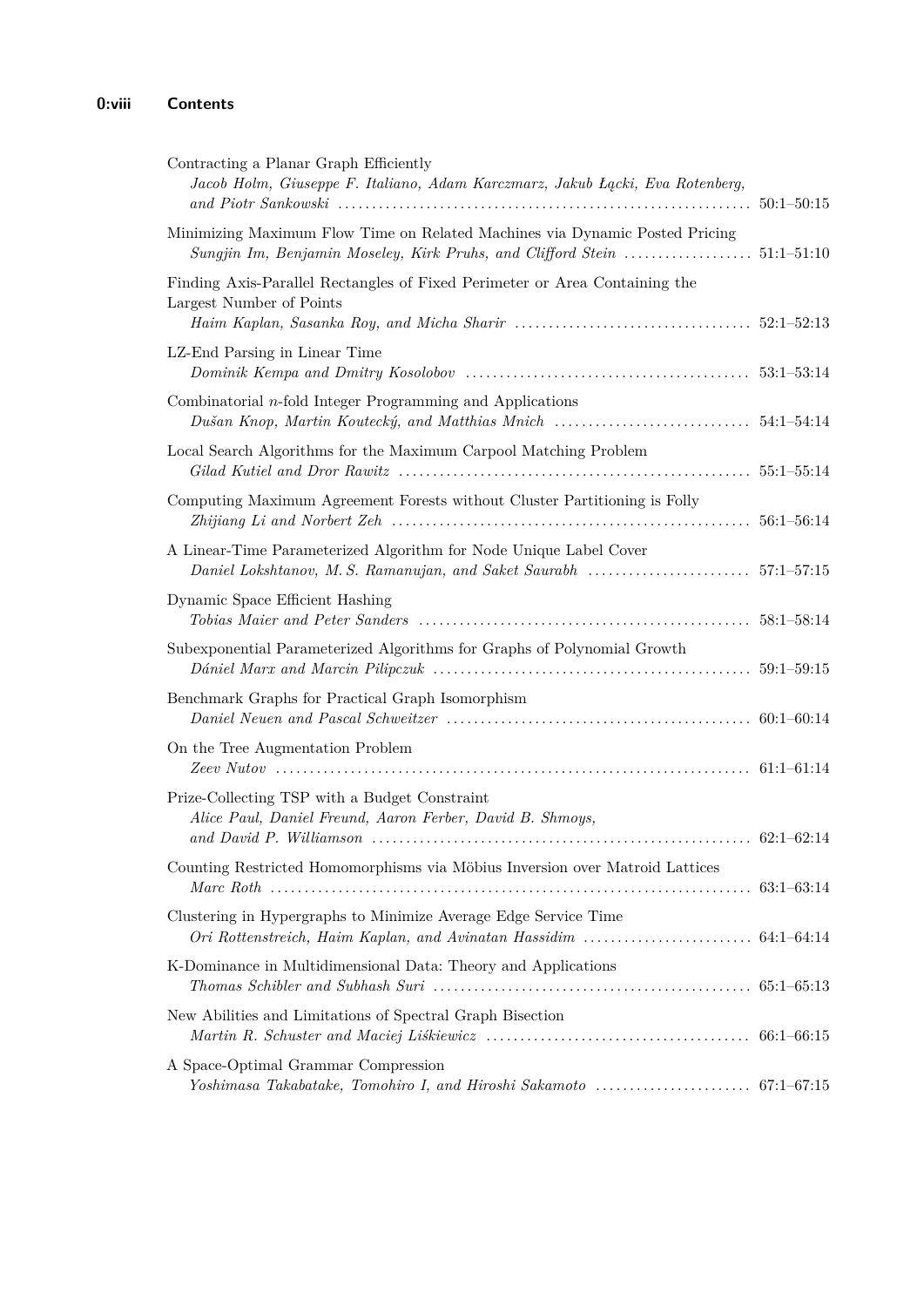#### **Contents 0:ix**

| Positive-Instance Driven Dynamic Programming for Treewidth                         |  |
|------------------------------------------------------------------------------------|--|
|                                                                                    |  |
| Exponential Lower Bounds for History-Based Simplex Pivot Rules on Abstract         |  |
| Cubes                                                                              |  |
|                                                                                    |  |
| Maxent-Stress Optimization of 3D Biomolecular Models                               |  |
| Michael Wegner, Oskar Taubert, Alexander Schug, and Henning Meyerhenke  70:1–70:15 |  |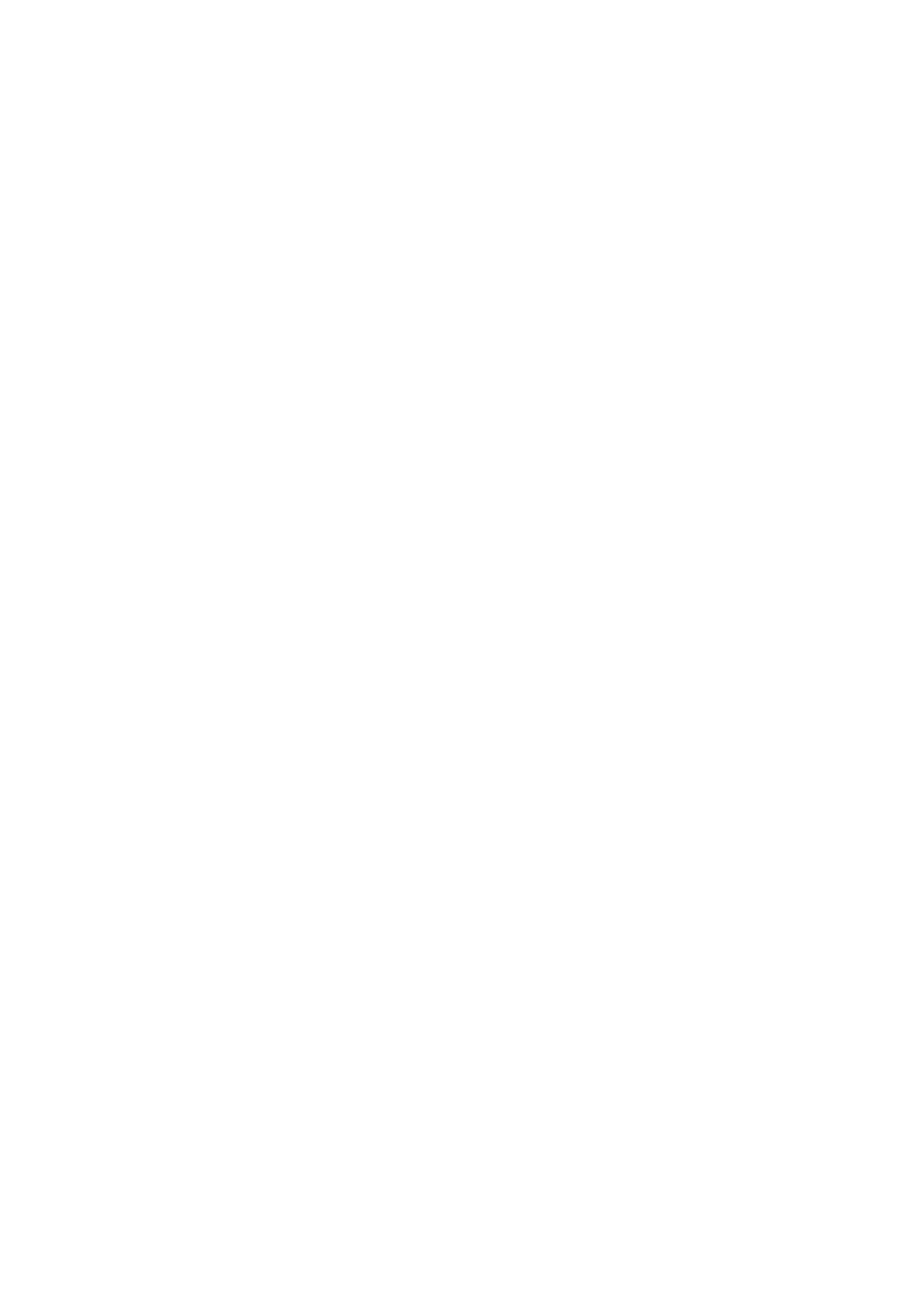### **Preface**

This volume contains the extended abstracts selected for presentation at ESA 2017, the 25th European Symposium on Algorithms, held in Vienna, Austria, on 4-6 September 2017, as part of ALGO 2017. ESA scope includes original research on both theoretical and applied algorithmics. Since 2002, it has had two tracks, the Design and Analysis Track (Track A), intended for papers on the design and mathematical analysis of algorithms, and the Engineering and Applications Track (Track B), for submissions dealing with real-world applications, engineering, and experimental analysis of algorithms. Information on past symposia, including locations and proceedings, is maintained at <http://esa-symposium.org>. In response to the call for papers for ESA 2017, 271 papers were submitted, 229 for Track A and 42 for Track B. Paper selection was based on originality, technical quality, interestingness, exposition quality, and relevance. Each paper received at least three reviews. After extensive discussions, the two program committees selected 69 papers for inclusion in the program, 58 from track A and 11 from track B. Thus the acceptance rate was about 25% for both tracks. The symposium featured two invited lectures: The first by David P. Woodruff (Carnegie Mellon University) and the second by David Mount (University of Maryland). The European Association for Theoretical Computer Science (EATCS) sponsored a best paper award and a best student paper award. A submission was eligible for the best student paper award if all authors were doctoral, master, or bachelor students at the time of submission. The best student paper award was given to Marc Roth for the paper "Counting restricted homomorphisms via Möbius inversion over matroid lattices".

The best paper award for track A was given to Marek Cygan, Lukasz Kowalik and Arkadiusz Socala for the paper "Improving TSP tours using dynamic programming over tree decompositions". The best paper award for track B was given to Hisao Tamaki for the paper "Positive-instance driven dynamic programming for treewidth".

We wish to thank all the authors who submitted papers for consideration, the invited speakers, the members of the Program Committees for their hard work, and all the external reviewers who assisted the Program Committees in the evaluation process. Special thanks go to the Local Organizing Committee, who helped us with the organization of the conference. Finally, we would like to thank Nicole Funk and Marvin Böcker for their valuable help in editing these proceedings.

Kirk Pruhs Christian Sohler July 2017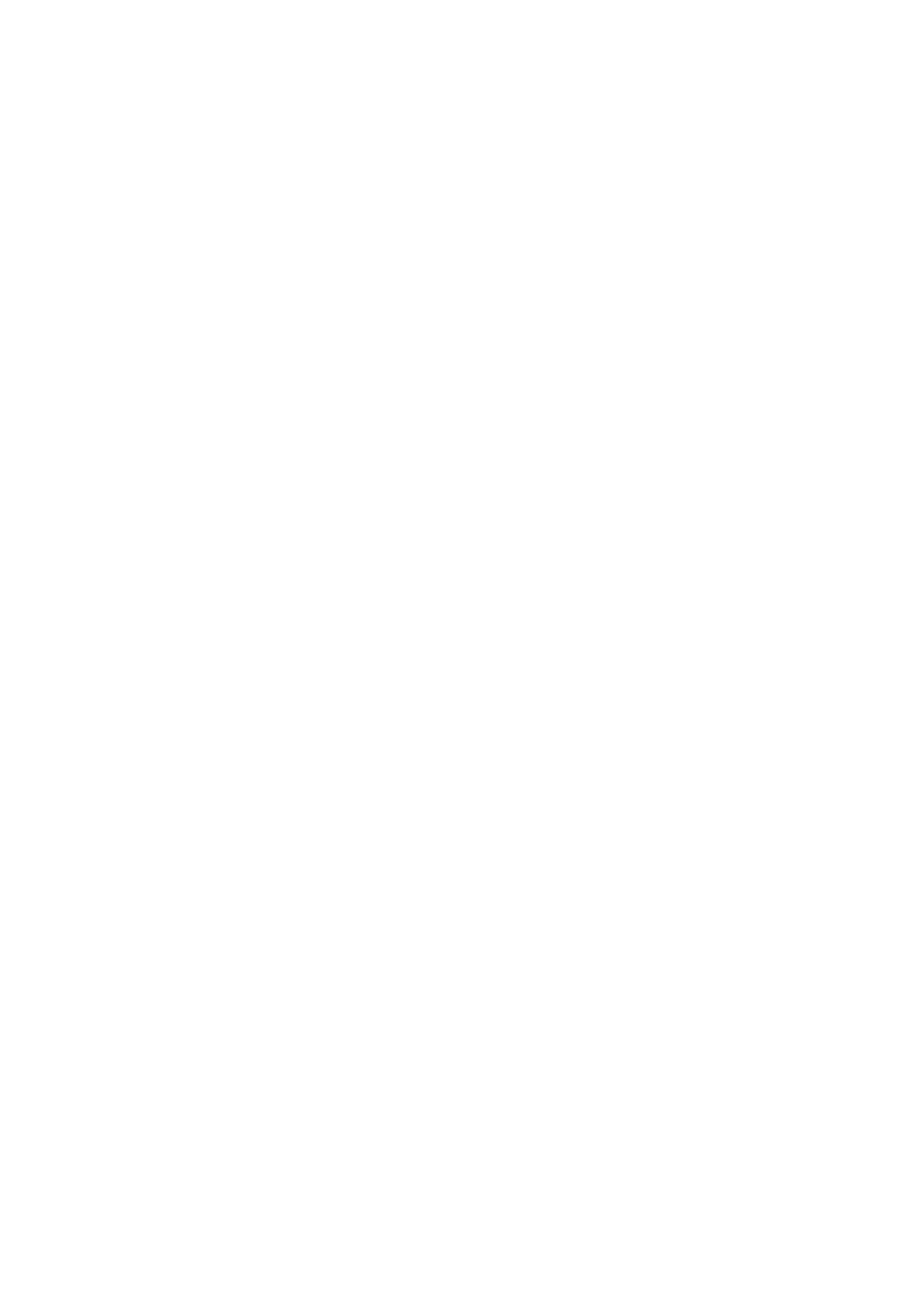# **Program Committees**

### **Design and Analysis (Track A) Program Committee**

| Christian Sohler (chair) | Technische Universität Dortmund, Germany        |
|--------------------------|-------------------------------------------------|
| Stephen Alstrup          | University of Copenhagen, Denmark               |
| Yossi Azar               | Tel-Aviv University, Israel                     |
| Jaroslaw Byrka           | University of Wroclaw, Poland                   |
| Amit Chakrabarti         | Dartmouth College, USA                          |
| Vincent Cohen-Addad      | University of Copenhagen, Denmark               |
| Anne Driemel             | TU Eindhoven, Netherlands                       |
| Alina Ene                | Boston University, USA                          |
| Matthias Englert         | University of Warwick, United Kingdom           |
| Fedor Fomin              | University of Bergen, Norway                    |
| Dimitris Fotakis         | National Technical University of Athens, Greece |
| Shayan Oveis Gharan      | University of Washington, USA                   |
| Fabrizio Grandoni        | University of Lugano, Switzerland               |
| Martin Grohe             | RWTH Aachen University, Germany                 |
| Sudipto Guha             | University of Pennsylvania, USA                 |
| Martin Hoefer            | Goethe Universität Frankfurt, Germany           |
| Jochen Koenemann         | University of Waterloo, Canada                  |
| Robert Krauthgamer       | Weizmann Institute of Science, Israel           |
| Stefan Kratsch           | Universität Bonn, Germany                       |
| Stefano Leonardi         | Sapienza University of Rome, Italy              |
| Edo Liberty              | Amazon, USA                                     |
| Wolfgang Mulzer          | Freie Universität Berlin, Germany               |
| Ian Munro                | University of Waterloo, Canada                  |
| Alantha Newman           | CNRS, Grenoble, France                          |
| Ilan Newman              | University of Haifa, Israel                     |
| Evdokia Nikolova         | University of Texas at Austin, USA              |
| Erik Jan van Leeuwen     | Max-Planck Institute for Informatics, Germany   |
| Yuichi Yoshida           | National Institute of Informatics, Japan        |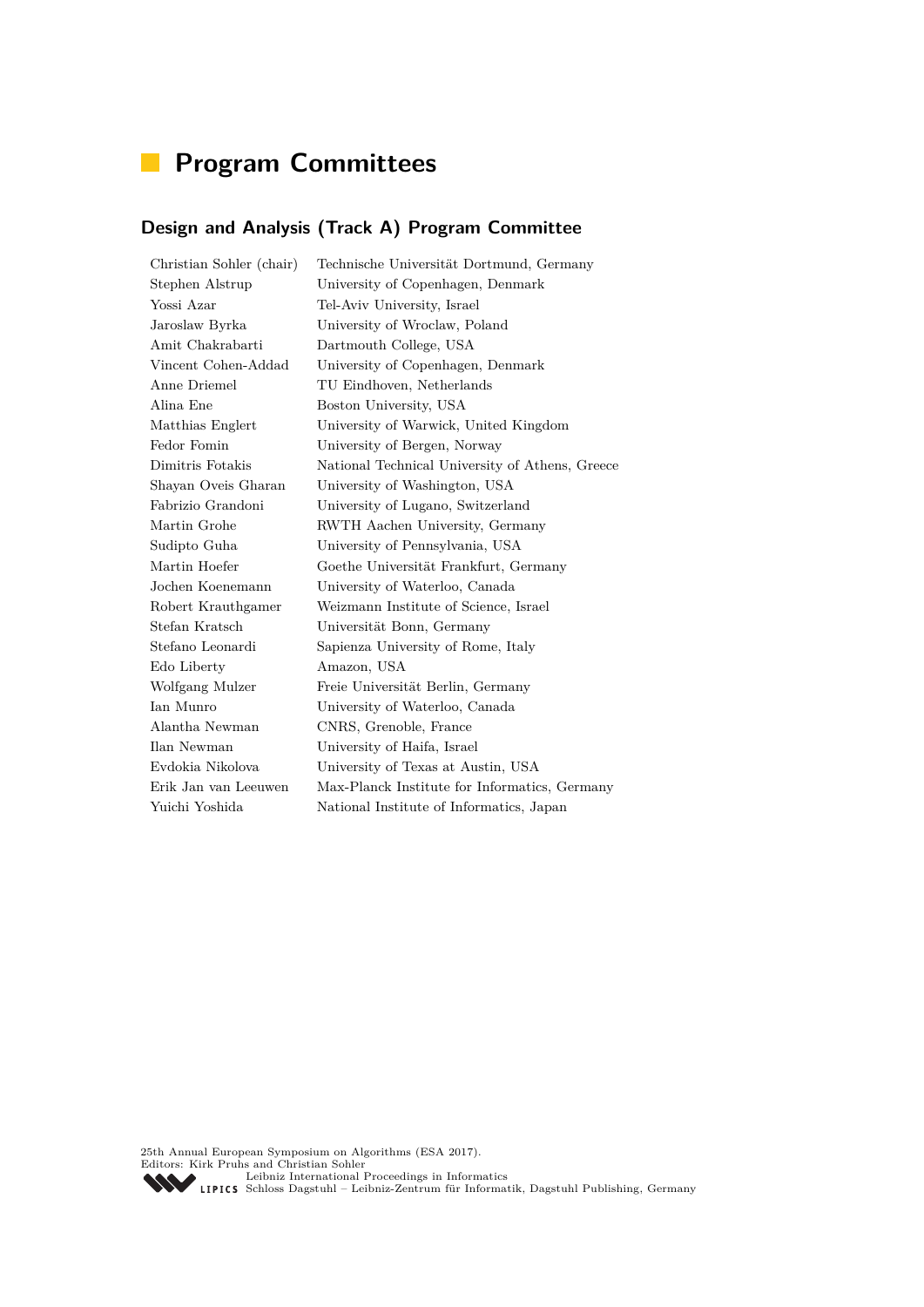## **Engineering and Applications (Track B) Program Committee**

| Kirk Pruhs (chair)       | University of Pittsburgh, USA                                     |
|--------------------------|-------------------------------------------------------------------|
| Kunal Agrawal            | Washington University, St. Louis, USA                             |
| Eyjólfur Ingi Ásgeirsson | Reykjavík University, Iceland                                     |
| Hannah Bast              | Albert-Ludwigs Universität Freiburg, Germany                      |
| Carola Doerr             | Université Pierre et Marie Curie – Paris 6, France                |
| Kurt Mehlhorn            | Max-Planck Institute for Informatics, Germany                     |
| Rolf Möhring             | Beijing Institute for Scientific and Engineering Computing, China |
| Ben Moseley              | Washington University, St. Louis, USA                             |
| Martin Nöllenburg        | TU Wien, Austria                                                  |
| Jeff Phillips            | University of Utah, USA                                           |
| Rajeev Raman             | University of Leicester, United Kingdom                           |
| Christian Schulz         | Karlsruhe Institute of Technology, Germany                        |
| Frits Spieksma           | KU Leuven, Belgium                                                |
| Cliff Stein              | Columbia University, USA                                          |
| Sabine Storandt          | Universität Würzburg, Germany                                     |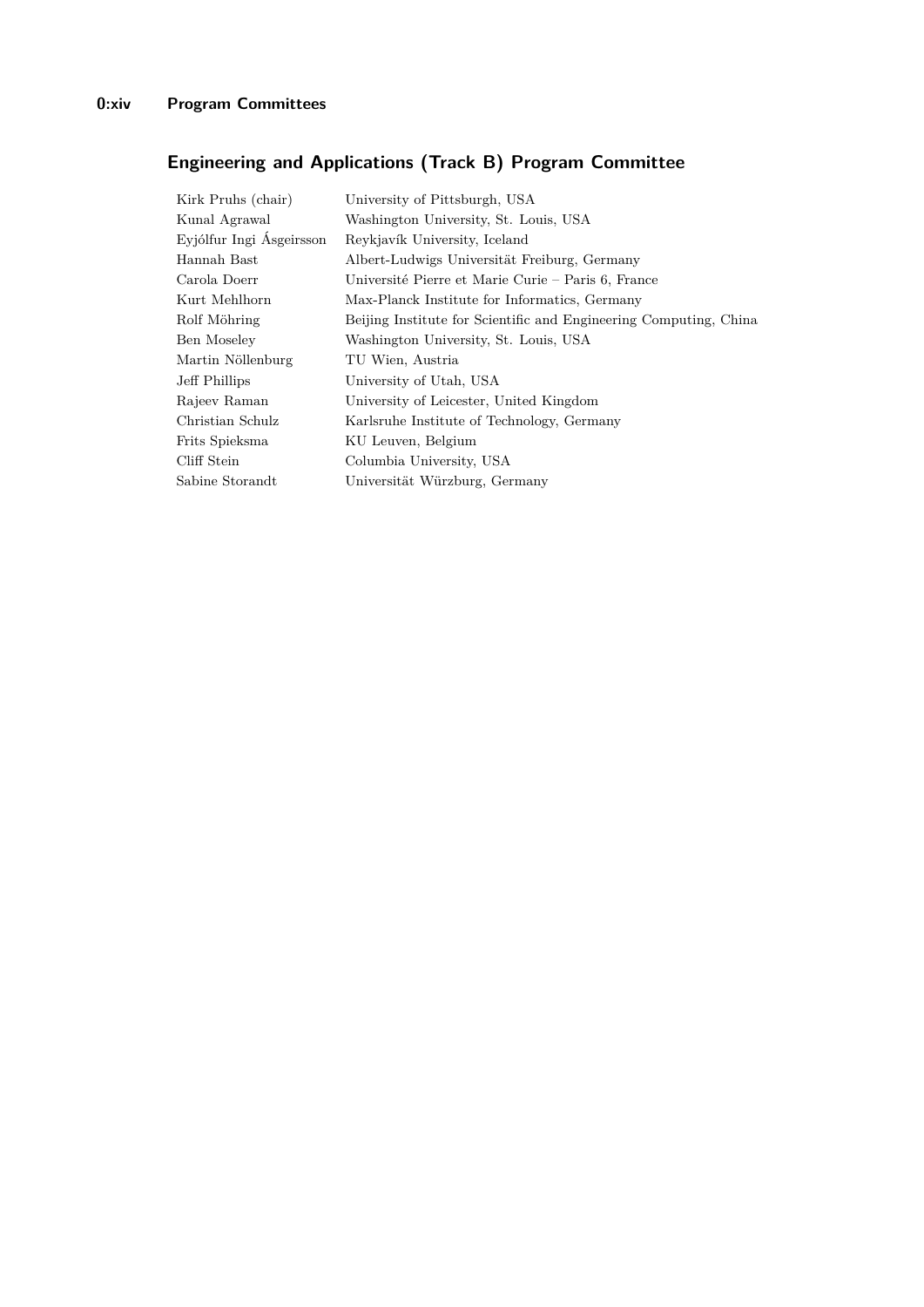### **List of External Reviewers**

Aaron Bernstein Abhinav Srivastav Adi Vardi Adrian Vladu Ágnes Cseh Ahmad Abdi Akanksha Agrawal Alan Roytman Alberto Marchetti-Spaccamela Alek Vainshtein Alexander May Alexandr Andoni Ali Khodabakhsh Alkida Balliu Allan Grønlund Amin Gheibi Amir Abboud Amir Nayyeri Amirali Abdullah Anak Yodpinyanee Anastasios Sidiropoulos André Nichterlein André van Renssen Andreas Emil Feldmann Andreas Galanis Andreas Wiese Andrew McGregor Angelo Fanelli Anil Maheshwari Anna Adamaszek Antonios Antoniadis Antonis Thomas Anupam Gupta Aounon Kumar Aparna Das Arash Haddadan Arindam Khan Arnaud De Mesmay Arne Schmidt Arnold Filtser Artur Kraska Ashish Chiplunkar Ashley Montanaro Aurélien Ooms Avinatan Hassidim

Ayumi Shinohara Bahareh Banyassady Bart De Keijzer Bart M. P. Jansen Ben Strasser Benjamin Miller Benjamin Raichel Bernd Gärtner Bingkai Lin Birgit Vogtenhuber Bojana Kodric Boris Klemz Brendan Lucier Bruce Shepherd Bundit Laekhanukit Charilaos Efthymiou Chen Attias Chien-Chung Huang Chinmay Hegde Chris Schwiegelshohn Christian Komusiewicz Christian Scheffer Christian Sommer Christian Wulff-Nilsen Christina Büsing Christoph Berkholz Christoph Dürr Christopher Musco Christos Tzamos Claire Mathieu Claudia Dieckmann Clément Canonne Corey Sinnamon Corwin Sinnamon Damian Straszak Daniel Lokshtanov Danny Hermelin Danny Vainstein David Adjiashvili David Kirkpatrick David Manlove David Peleg Debmalya Panigrahi Dennis Olivetti Dima Kogan

25th Annual European Symposium on Algorithms (ESA 2017).

Editors: Kirk Pruhs and Christian Sohler<br>Leibniz International Proceedings in Informatics

[Leibniz International Proceedings in Informatics](http://www.dagstuhl.de/en/publications/lipics/) [Schloss Dagstuhl – Leibniz-Zentrum für Informatik, Dagstuhl Publishing, Germany](http://www.dagstuhl.de/en/about-dagstuhl/)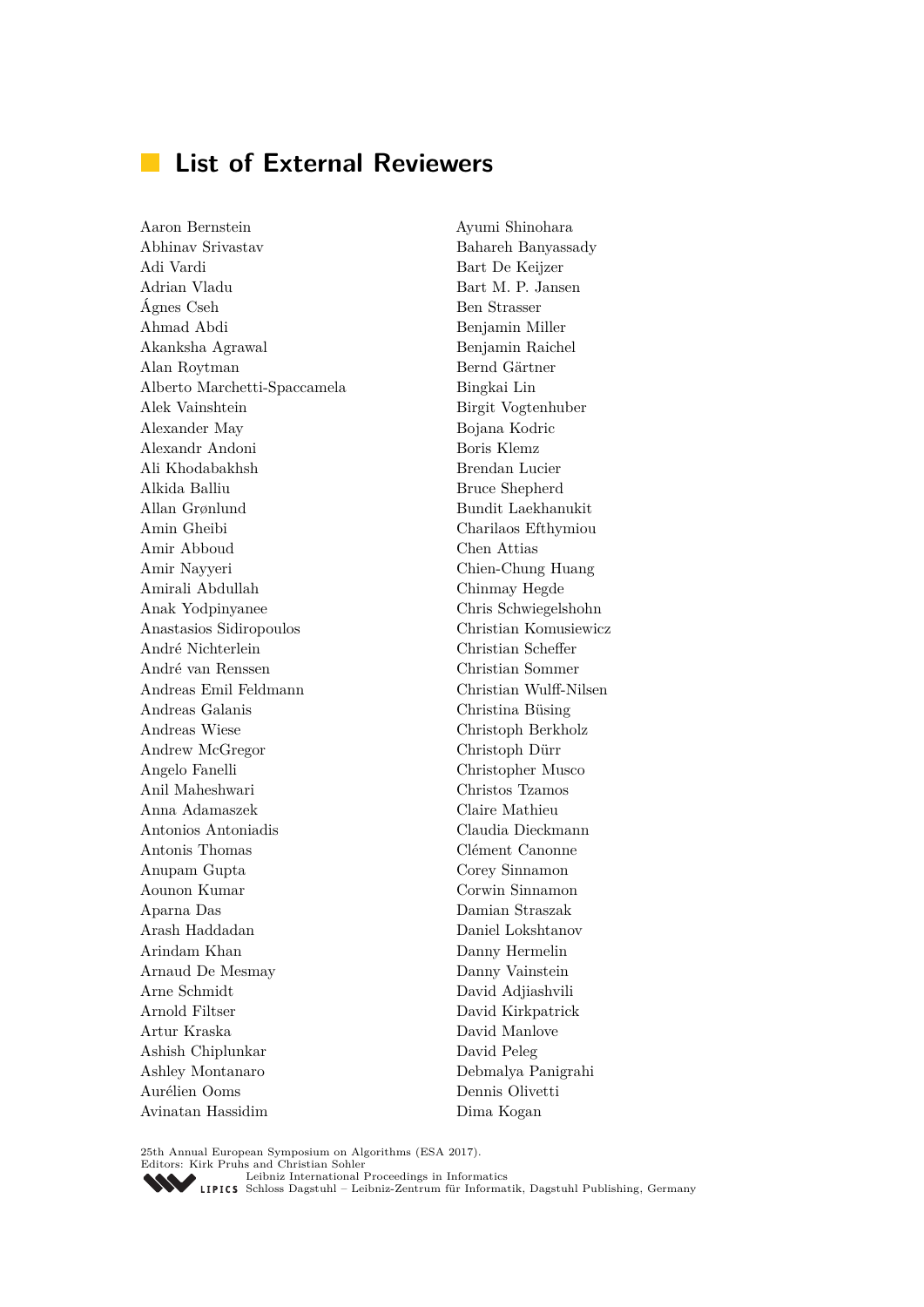Dimitrios Skrepetos Dimitris Achlioptas Dimitris Tsipras Dirk Oliver Theis Dirk Sudholt Don Sheehy Dror Fried Elmar Langetepe Ely Porat Emmanouil Pountourakis Enrico Nardelli Eric Allender Erik D. Demaine Erik Lindgren Erin Chambers Eva Rotenberg Eva-Maria Hols Evangelos Bampas Evangelos Markakis Evripidis Bampis Fabian Stehn Fahad Panolan Felix Reidl Francois Le Gall Frank Hoffmann Frederic Magniez Friedrich Eisenbrand Ge Nong George Giakkoupis Ger Yang Gerard Tel Giuseppe F. Italiano Gonzalo Navarro Gordon Wilfong Graham Cormode Gramoz Goranci Greg Bodwin Günter Rote Guy Even Haim Kaplan Haitao Wang Hang Zhou Haris Angelidakis Helmut Alt Hendrik Molter Herman Haverkort Hicham El-Zein Holger Dell

Hong Wei Hossein Esfandiari Hsien-Chih Chang Huacheng Yu Hubie Chen Huy Nguyen Ian Mertz Ignasi Sau Ilan Cohen Ilya Razenshteyn Inbal Rika Inbal Talgam-Cohen Ioannis Koutis Ivkin Nikita Jacob Holm Jagadish M Jakub Łącki Jakub Radoszewski Jan Marcinkowski Jan Vondrak Jannik Matuschke Jayadev Acharya Jean-Florent Raymond Jeff Erickson Jelani Nelson Jesper Nederlof Jesper Sindahl Nielsen Jiří Sgall Jittat Fakcharooenphol Joachim Spoerhase Joan Boyar Joanna Ochremiak Johannes Blömer Johannes Fischer Johannes Lengler José A. Soto José Verschae Josh Alman Julia Komjathy Justin Ward Kaiyu Wu Kanstantsin Pashkovich Karl Bringmann Kasturi Varadarajan Katarzyna Paluch Katharina Klost Kazuo Iwama Keerti Choudhary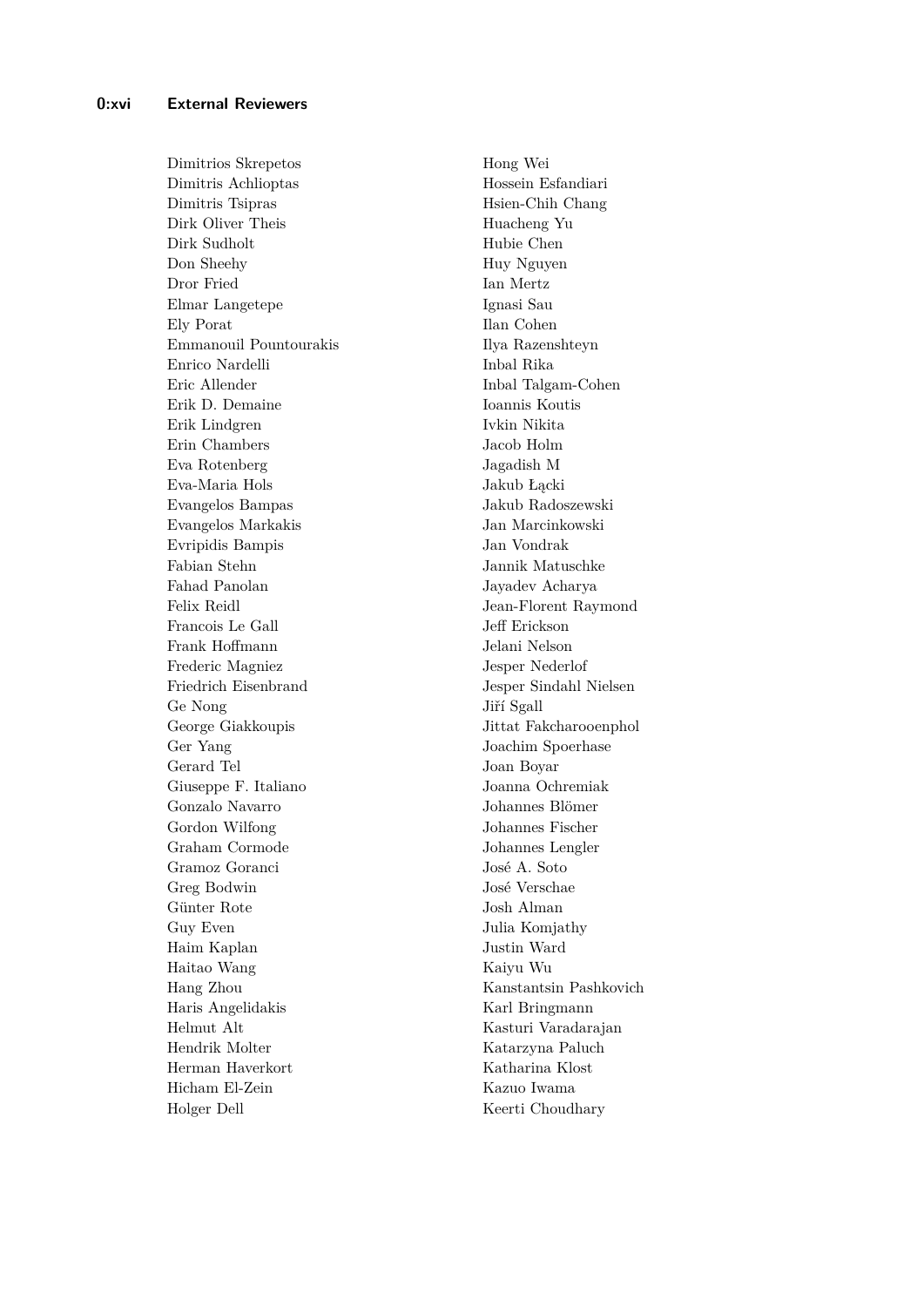#### **External Reviewers 0:xvii**

Kent Quanrud Kevin Schewior Kevin Verbeek Kim-Manuel Klein Kiril Solovey Klaus Kriegel Konrad Kazimierz Dabrowski Konstantinos Mampentzidis Konstantinos Panagiotou Krzysztof Fleszar Krzysztof Nowicki Krzysztof Onak Kunihiko Sadakane Kyriakos Axiotis Laszlo Vegh Laura Sanita Laurent Bulteau Leah Epstein Lena Schlipf Lene Favrholdt Liam Roditty Lin Yang Louxin Zhang Lucas Pastor Ludwig Schmidt Łukasz Jeż Lukasz Kowalik Maarten Löffler Magnus Bordewich Magnus M. Halldorsson Magnus Wahlström Manoj Gopalkrishnan Manoj Gupta Manuel Penschuck Marcel Roeloffzen Marcin Bienkowski Marcin Mucha Marcin Pilipczuk Marcin Wrochna Marek Adamczyk Markus Blaeser Marthe Bonamy Martin Böhm Martin Dietzfelbinger Martin Dyer Martin Gairing Masaki Yamamoto Mateusz Lewandowski

Matias Korman Matt Weinberg Matthew Johnson Matthias Mnich Matúš Mihalák Max Klimm Max Willert Maxim Sviridenko Meirav Zehavi Melanie Schmidt Miao Qiao Michael Goodrich Michael Hamann Michael Kerber Michael Lampis Michael Saks Michael Walter Michal Kotrbcik Michał Pilipczuk Michal Wlodarczyk Michal Ziv-Ukelson Mikkel Abrahamsen Mohammad Ali Abam Mohammad Salavatipour Monika Henzinger Moran Feldman Mordecai J. Golin Morgan Chopin Moritz Baum Moritz Muehlenthaler Morten Stöckel Nadja Scharf Naonori Kakimura Natan Rubin Naveen Garg Neal Young Neil Olver Nicolas Bousquet Niklas Hjuler Nikolai Gravin Niv Buchbinder Noah Stephens-Davidowitz Nodari Vakhania Norbert Zeh Ofir Geri Ohad Trabelsi O-Joung Kwon Ola Svensson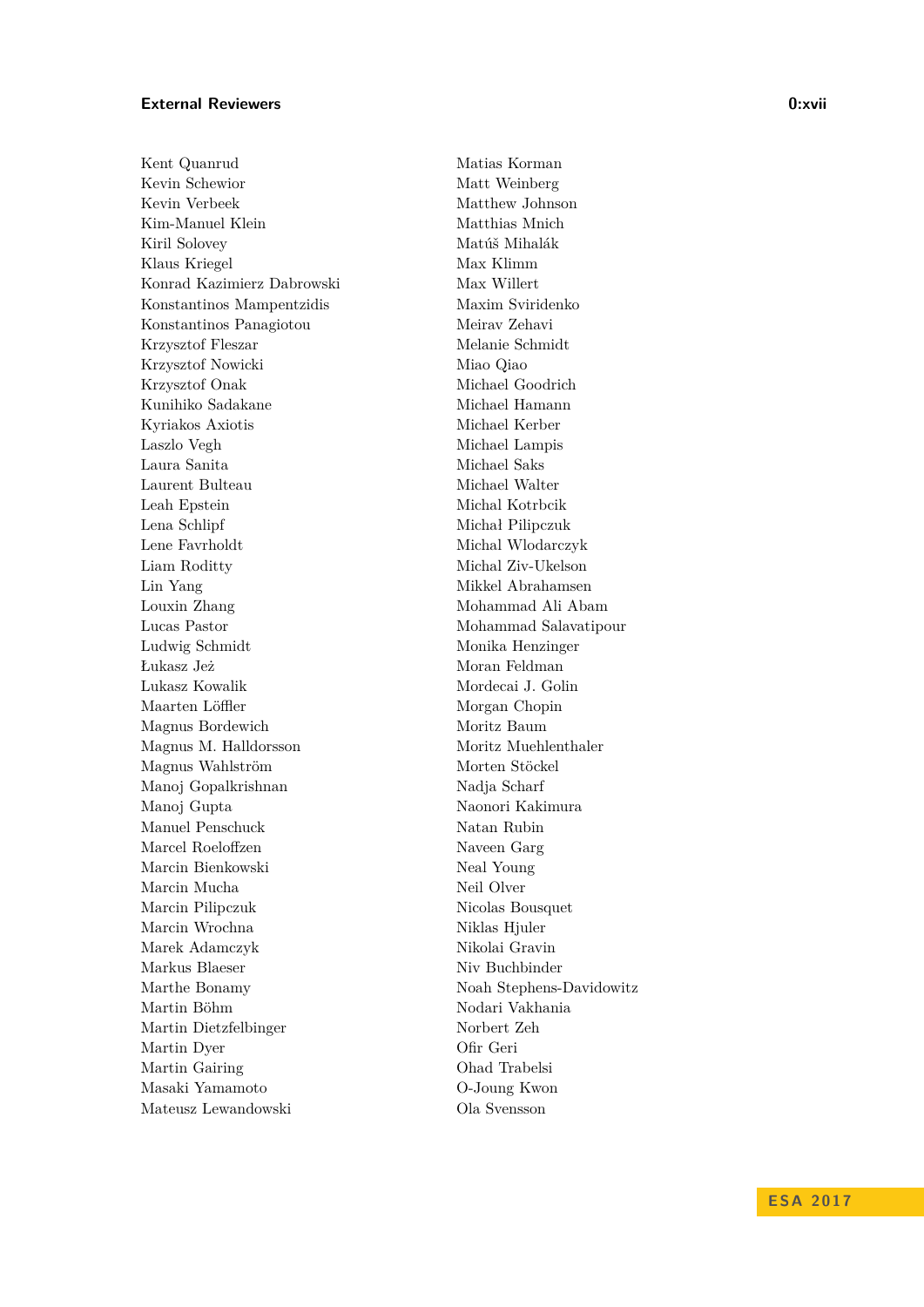Oliver Schaudt Olivier Devillers Oren Weimann Oswin Aichholzer Pan Peng Pankaj Agarwal Panos Giannopoulos Paresh Nakhe Pascal Lenzner Patrick K. Nicholson Paul Duetting Paul Wollan Pavel Kolev Pavel Veselý Pawel Gawrychowski Paweł Schmidt Peter Jonsson Petr Golovach Petr Kolman Philip Lazos Philipp Kindermann Philippe Gambette Pinar Heggernes Piotr Krysta Pranabendu Misra Prosenjit Bose Rajesh Chitnis Ramanujan M. S. Rasmus Pagh Ravi Boppana Ravishankar Krishnaswamy Rebecca Hoberg Rémy Belmonte Rephael Wenger Reut Levi Riccardo Colini Baldeschi Robbie Weber Robert Ganian Robert Kleinberg Roei Tov Roland Glantz Roman Rabinovich Ronald de Wolf Ruben Becker S. Muthukrishnan Sagar Kale Sahil Singla Saket Saurabh

Salvatore Ingala Sam Buss Samuel Taggart Sara Cohen Sariel Har-Peled Sascha Witt Satoru Iwata Saurabh Ray Sayan Bhattacharya Sebastian Lamm Sebastian Ordyniak Sebastian Siebertz Sepideh Mahabadi Serge Gaspers Seth Pettie Shashwat Garg Shay Mozes Shay Solomon Sheung-Hung Poon Shmuel Onn Shuichi Miyazaki Simina Branzei Simon Gog Sivaramakrishnan Natarajan Ramamoorthy Soeren Laue Solomon Eyal Shimony Søren Dahlgaard Soumya Basu Srinivasa Rao Satti Stavros Kolliopoulos Stefan Mengel Stephan Friedrichs Stephen Fenner Subhas Nandy Suguru Tamaki Sumedha Uniyal Sushmita Gupta Takunari Miyazaki Takuro Fukunaga Tasuku Soma Telikepalli Kavitha Thanasis Lianeas Thomas Bläsius Thomas Dueholm Hansen Thomas Erlebach Thomas Kesselheim Till Fluschnik Till Tantau